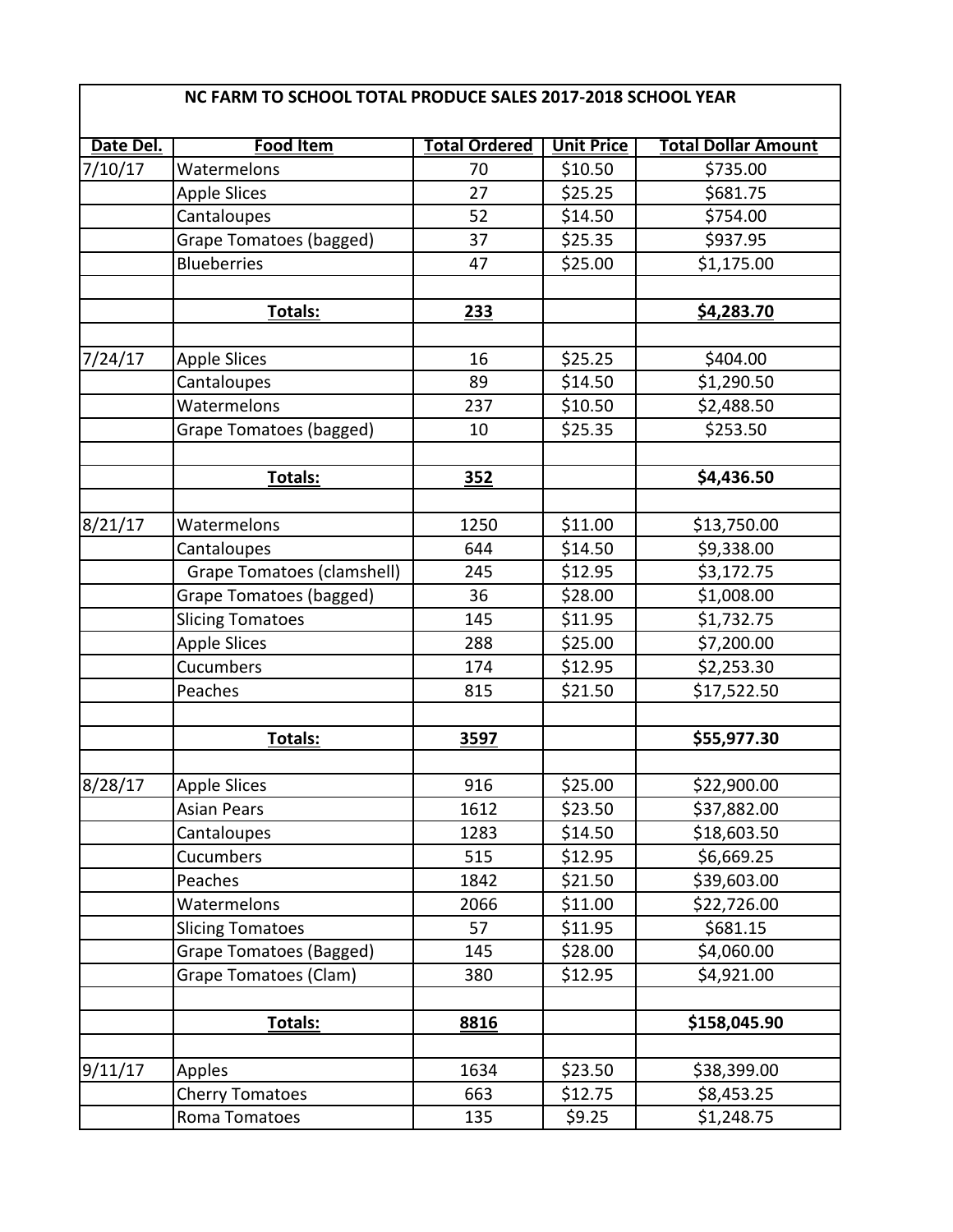| NC FARM TO SCHOOL TOTAL PRODUCE SALES 2017-2018 SCHOOL YEAR |                           |                      |                   |                            |
|-------------------------------------------------------------|---------------------------|----------------------|-------------------|----------------------------|
| Date Del.                                                   | Food Item                 | <b>Total Ordered</b> | <b>Unit Price</b> | <b>Total Dollar Amount</b> |
|                                                             | Cucumbers                 | 446                  | \$12.95           | \$5,775.70                 |
|                                                             | Seedless Watermelons      | 3303                 | \$11.00           | \$36,333.00                |
|                                                             | <b>Frozen Blueberries</b> | 126                  | \$36.00           | \$4,536.00                 |
|                                                             | Totals:                   | 6307                 |                   | \$94,745.70                |
| 9/25/17                                                     | Apples                    | 2148                 | \$23.50           | \$50,478.00                |
|                                                             | Collards                  | 524                  | \$11.00           | \$5,764.00                 |
|                                                             | Grape Tomatoes(clam)      | 664                  | \$12.95           | \$8,598.80                 |
|                                                             | Kale                      | 174                  | \$11.00           | \$1,914.00                 |
|                                                             | <b>Sweet Potatoes</b>     | 1263                 | \$17.50           | \$22,102.50                |
|                                                             | <b>Totals</b>             | 4773                 |                   | \$88,857.30                |
|                                                             |                           |                      |                   |                            |
| 10/9/17                                                     | Apples                    | 1509                 | \$23.50           | \$35,461.50                |
|                                                             | Kale                      | 352                  | \$11.00           | \$3,872.00                 |
|                                                             | Collards                  | 335                  | \$11.00           | \$3,685.00                 |
|                                                             | <b>Apple Slices</b>       | 1474                 | \$25.00           | \$36,850.00                |
|                                                             | <b>Totals:</b>            | 3670                 |                   | \$79,868.50                |
|                                                             |                           |                      |                   |                            |
| 10/23/17                                                    | Apples                    | 2180                 | \$23.50           | \$51,230.00                |
|                                                             | <b>Romaine Lettuce</b>    | 403                  | \$14.50           | \$5,843.50                 |
|                                                             | <b>Sweet Potatoes</b>     | 1155                 | \$17.50           | \$20,212.50                |
|                                                             | Totals:                   | 3738                 |                   | \$77,286.00                |
| 11/6/17                                                     | <b>Apple Slices</b>       | 891                  | \$25.00           | \$22,275.00                |
|                                                             | <b>Broccoli</b>           | 701                  | \$22.50           | \$15,772.50                |
|                                                             | Collards                  | 475                  | \$11.00           | \$5,225.00                 |
|                                                             | Cabbage                   | 663                  | \$7.75            | \$5,138.25                 |
|                                                             | Romaine Lettuce           | 407                  | \$14.50           | \$5,901.50                 |
|                                                             |                           |                      |                   |                            |
|                                                             | <b>Totals:</b>            | 3137                 |                   | \$54,312.25                |
| 11/13/17                                                    | Apples                    | 1643                 | \$23.50           | \$38,610.50                |
|                                                             | <b>Sweet Potatoes</b>     | 795                  | \$17.00           | \$13,515.00                |
|                                                             | <b>Apple Slices</b>       | 615                  | \$25.00           | \$15,375.00                |
|                                                             | <b>Broccoli Crowns</b>    | 171                  | \$22.50           | \$3,847.50                 |
|                                                             | Totals:                   | 3224                 |                   | \$71,348.00                |

 $\mathsf \Gamma$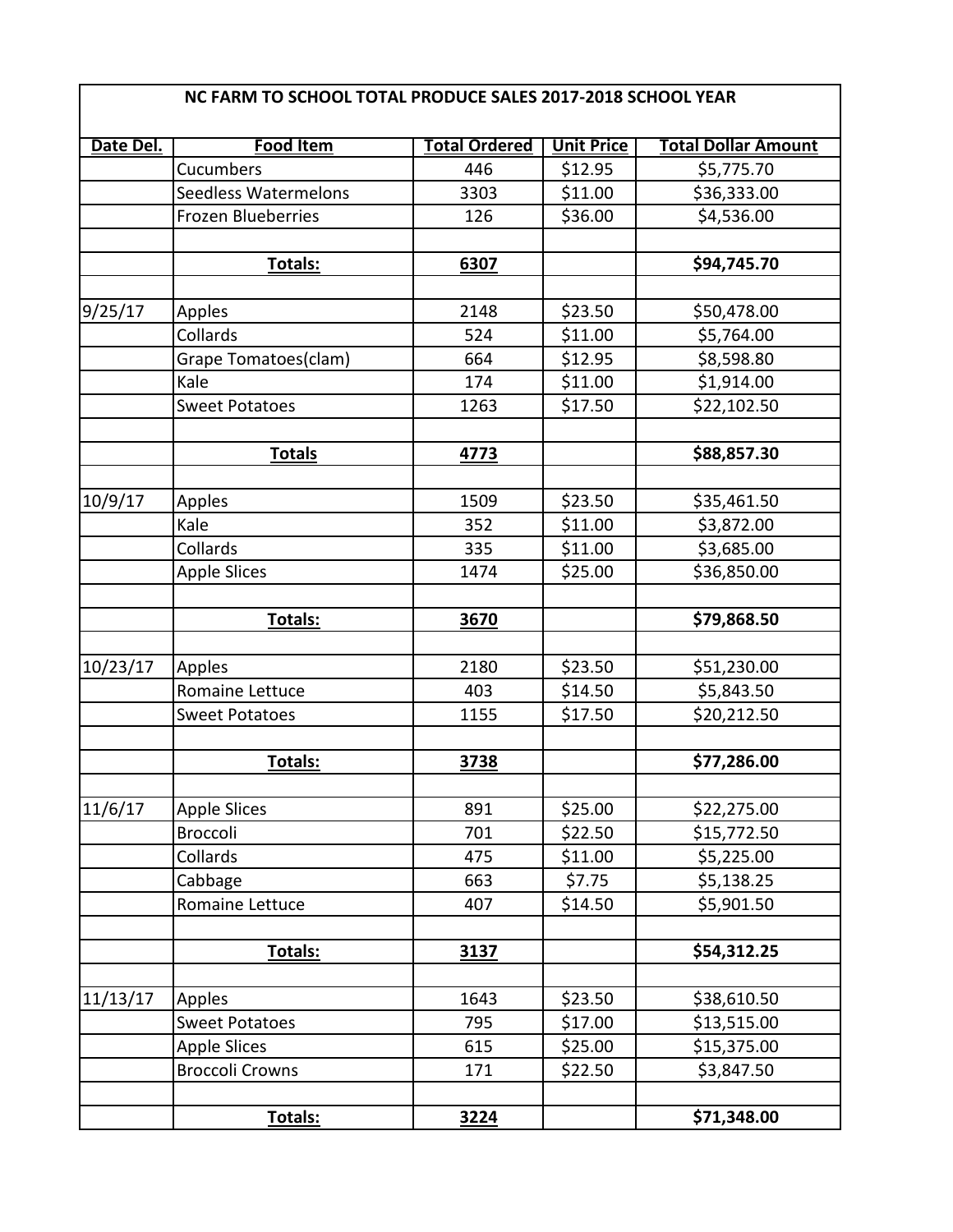| Date Del. | <b>Food Item</b>      | <b>Total Ordered</b> | <b>Unit Price</b> | <b>Total Dollar Amount</b> |
|-----------|-----------------------|----------------------|-------------------|----------------------------|
|           |                       |                      |                   |                            |
| 12/4/17   | <b>Apple Slices</b>   | 1557                 | \$25.00           | \$38,925.00                |
|           | Broccoli              | 595                  | \$22.50           | \$13,387.50                |
|           | Collards              | 397                  | \$11.00           | \$4,367.00                 |
|           | Cabbage               | 474                  | \$7.75            | \$3,673.50                 |
|           | Romaine Lettuce       | 288                  | \$14.50           | \$4,176.00                 |
|           |                       |                      |                   |                            |
|           | Totals:               | 3311                 |                   | \$64,529.00                |
|           |                       |                      |                   |                            |
| 1/4/18    | <b>Apple Slices</b>   | 872                  | \$25.00           | \$21,800.00                |
|           | <b>Sweet Potatoes</b> | 1048                 | \$17.00           | \$17,816.00                |
|           | Totals:               | 1920                 |                   | \$39,616.00                |
|           |                       |                      |                   |                            |
| 1/22/2018 | Apples                | 1641                 | \$23.50           | \$38,563.50                |
|           |                       |                      |                   |                            |
|           |                       |                      |                   |                            |
|           | Totals:               | 1641                 |                   | \$38,563.50                |
|           |                       |                      |                   |                            |
| 2/5/2018  | <b>Apple Slices</b>   | 835                  | \$25.85           | \$21,584.75                |
|           | Apples                | 1749                 | \$22.00           | \$38,478.00                |
|           |                       |                      |                   |                            |
|           | Totals:               | 2584                 |                   | \$60,062.75                |
|           |                       |                      |                   |                            |
| 2/19/2018 | <b>Apple Slices</b>   | 419                  | \$25.85           | \$10,831.15                |
|           | <b>Sweet Potatoes</b> | 735                  | \$15.65           | \$11,502.75                |
|           |                       |                      |                   |                            |
|           | Totals:               | <b>1154</b>          |                   | \$22,333.90                |
| 3/5/2018  | <b>Apple Slices</b>   | 925                  | \$25.85           | \$23,911.25                |
|           | <b>Sweet Potatoes</b> | 678                  | \$15.65           | \$10,610.70                |
|           |                       |                      |                   |                            |
|           | Totals:               | 1603                 |                   | \$34,521.95                |
|           |                       |                      |                   |                            |
| 3/19/2018 | <b>Apple Slices</b>   | $\pmb{0}$            |                   | \$0.00                     |
|           | <b>Sweet Potatoes</b> | 386                  | \$15.65           | \$6,040.90                 |
|           |                       |                      |                   |                            |
|           | Totals:               | 386                  |                   | \$6,040.90                 |
|           |                       |                      |                   |                            |
| 4/9/2018  | Kale                  | 298                  | \$14.00           | \$4,172.00                 |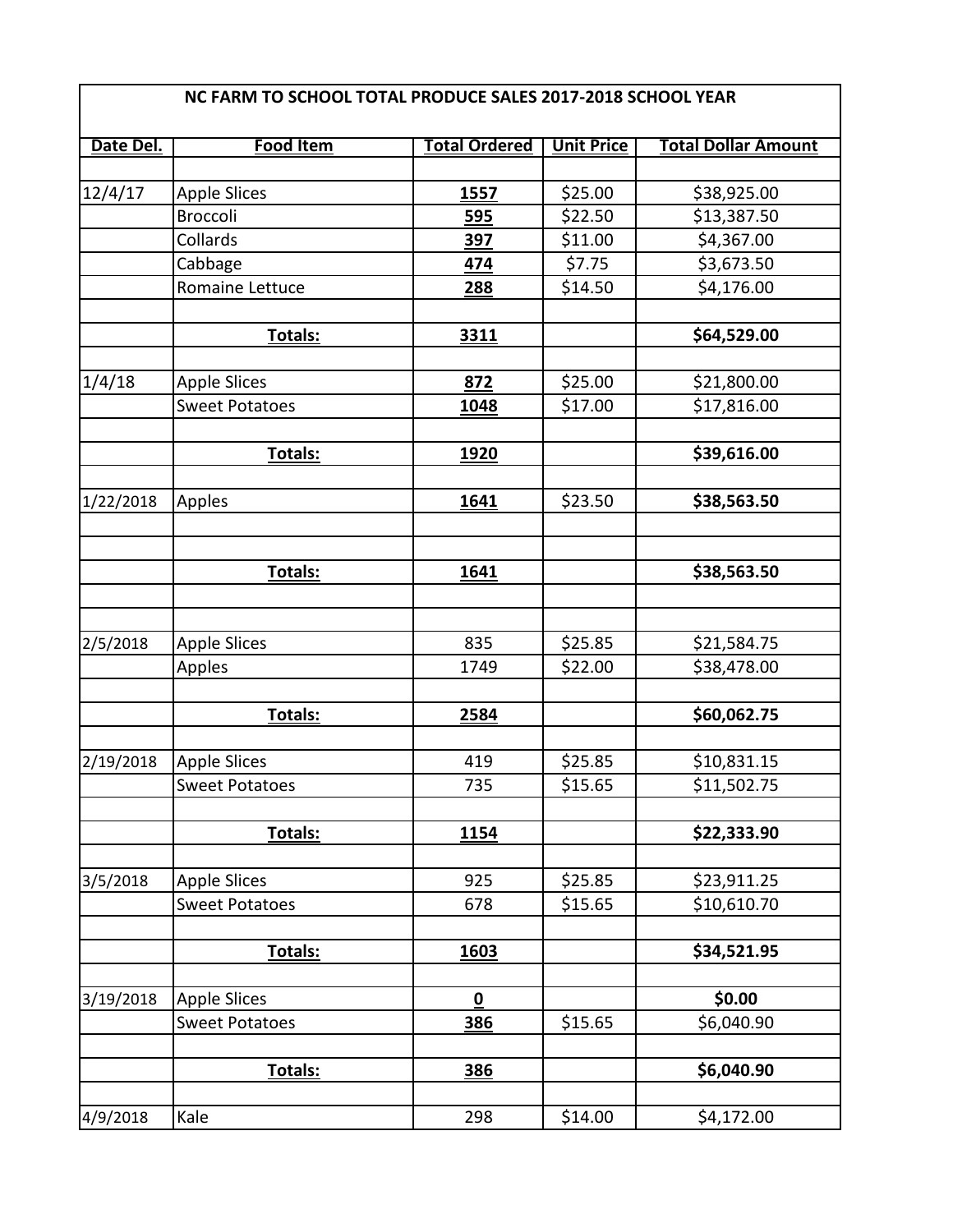| Date Del. | <b>Food Item</b>                             | <b>Total Ordered</b> | <b>Unit Price</b> | <b>Total Dollar Amount</b> |
|-----------|----------------------------------------------|----------------------|-------------------|----------------------------|
|           | Collards                                     | 306                  | \$14.00           | \$4,284.00                 |
|           |                                              |                      |                   |                            |
|           | <b>Totals:</b>                               | 604                  |                   | \$8,456.00                 |
|           |                                              |                      |                   |                            |
| 4/23/2018 | <b>Strawberries</b>                          | 4625                 | \$14.50           | \$67,062.50                |
|           | <b>Romaine Lettuce</b>                       | 0                    | \$14.00           | \$0.00                     |
|           | Totals:                                      | 4625                 |                   | \$67,062.50                |
| 4/30/2018 | <b>Strawberries</b>                          | 4651                 | \$14.50           | \$67,439.50                |
|           | Romaine Lettuce                              | 173                  | \$14.00           | \$2,422.00                 |
|           |                                              |                      |                   |                            |
|           | Totals:                                      | 4824                 |                   | \$69,861.50                |
| 5/7/2018  | <b>Strawberries</b>                          | 6695                 | \$14.50           | \$97,077.50                |
|           | Romaine Lettuce                              | 276                  | \$14.00           | \$3,864.00                 |
|           | <b>Broccoli Crowns</b>                       | 368                  | \$18.25           | \$6,716.00                 |
|           |                                              |                      |                   |                            |
|           | Totals:                                      | <b>7339</b>          |                   | \$107,657.50               |
| 5/14/2018 | <b>Strawberries</b>                          | 5145                 | \$14.50           | \$74,602.50                |
|           | Romaine Lettuce                              | 237                  | \$14.00           | \$3,318.00                 |
|           | <b>Broccoli Crowns</b>                       | 311                  | \$18.25           | \$5,675.75                 |
|           | Totals:                                      | 5693                 |                   | \$83,596.25                |
|           |                                              |                      |                   |                            |
| 5/21/2018 | <b>Strawberries</b>                          | 3727                 | \$14.50           | \$54,041.50                |
|           | Romaine Lettuce                              | 80                   | \$14.00           | \$1,120.00                 |
|           | <b>Broccoli Crowns</b><br><b>Blueberries</b> | 446<br>$\mathbf 0$   | \$18.25<br>\$0.00 | \$8,139.50                 |
|           |                                              |                      |                   |                            |
|           | Totals:                                      | 4253                 |                   | \$63,301.00                |
| 6/4/2018  | Blueberries (clamshell)                      | 288                  | \$24.75           | \$7,128.00                 |
|           | Totals:                                      | 288                  |                   | \$7,128.00                 |
|           |                                              |                      |                   |                            |
| 6/23/2018 | <b>Blueberries</b>                           | 183                  | \$24.75           | \$4,529.25                 |
|           | Cantaloupes                                  | 110                  | \$13.50           | \$1,485.00                 |